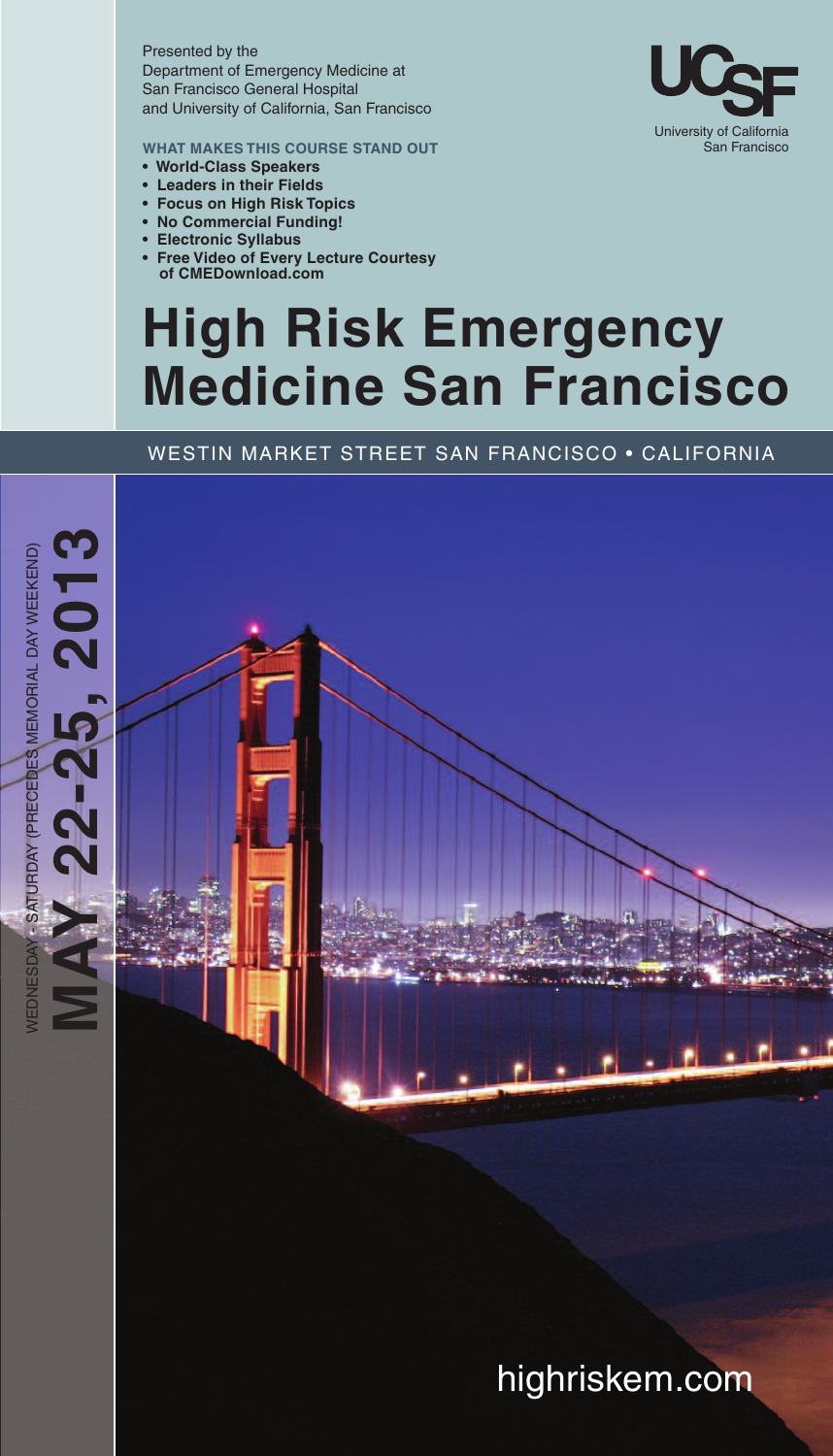## **High Risk Emergency Medicine San Francisco**

**Westin Market Street San Francisco** San Francisco, CA

### **MAY 22-25, 2013**

High Risk Emergency Medicine San Francisco is a course designed to address those topics that, due to the risk of misdiagnosis or misadventure, produce the greatest anxiety and concern in the daily practice of emergency medicine. Offered by the Department of Emergency Medicine at the University of California, San Francisco, nationally renowned for emergency medical and trauma care, this conference will meet the needs of the practitioner who encounters a high risk conditionin their daily medical practice. This includes practicing emergency physicians as well as internists, family practitioners, and others who practice in an urgent care, high risk, or emergency department setting.

### **OBJECTIVES**

The objectives of this conference are to improve:

- Management of acute Coronary Syndrome and cardiac arrhythmias;
- Diagnosis and resuscitation of critically injured trauma patients;
- Safety and efficacy of procedural sedation in adults and children;
- Ultrasound-guided resuscitation;
- Adherence to best practices in emergency procedures;
- Dizziness, stroke, and patients with agitation;
- Management of pediatric fever, respiratory difficulty, abdominal pain, head and neck trauma, procedural sedation, and seizures;
- Pulmonary embolism;
- Practices for treatment of GI bleeding, back and joint pain;
- Counseling of patients who have had bariatric surgery.

**SAVE THE DATE High Risk EM Hawaii** February 12-16, 2014 www.highriskhawaii.com

ndan di Santa yenev

#### **ACCREDITATION**

The University of California, San Francisco School of Medicine (UCSF) is accredited by the Accreditation Council for Continuing Medical Education to provide c continuing medical education for physicians.

UCSF designates this live activity for a maximum of 22.50 *AMA PRA Category 1 CreditsTM*. Physicians should only claim credit commensurate with the extent of their participation in the activity.

- The General Session is designated for 20.50 *AMA PRA Category 1 CreditsTM*.

- Ultrasound-Guided Joint Assessment optional workshop is designated for 2.00 *AMA PRA Category 1CreditsTM*.

This CME activity meets the requirements under California Assembly Bill 1195, continuing education and cultural and linguistic competency.

**Pharmacists:** The California Board of Pharmacy accepts as continuing professional education those courses that meet the standard of relevance to pharmacy practice and have been approved for *AMA PRA Category 1 CreditTM*.

**Family Physicians:** Application for CME credit has been filed with the American Academy of Family Physicians. **Determination of credit is pending.**

**Nurses:** For the purpose of recertification, the American Nurses Credentialing Center accepts *AMA PRA Category 1 Credit™* is-<br>sued by organizations accredited by<br>the ACCME.

**Physician Assistants:** AAPA accepts category 1 credit from AOACCME, Prescribed credit from AAFP, and *AMA Category 1 CreditTM* for the PRA for organizations accredited by the ACCME.

**Pain Management and**

End-of-Life Care: Approved credits<br>include up to 10.75 from the General<br>Session and up to 2.00 from the<br>Optional Workshops toward meeting<br>the requirement under California<br>Assembly Bill 487, Pain Management<br>and End-of-Life

**Emergency Physicians:** Application has been made to the American College of Emergency Physicians for ACEP Category I credit.

**Trauma:** Approved credits include up to 10.75 from the General Session and up to 2.00 from the Optional Workshops toward satisfying the American College of Surgeons Committee on Trauma requirement for trauma related continuing medical education.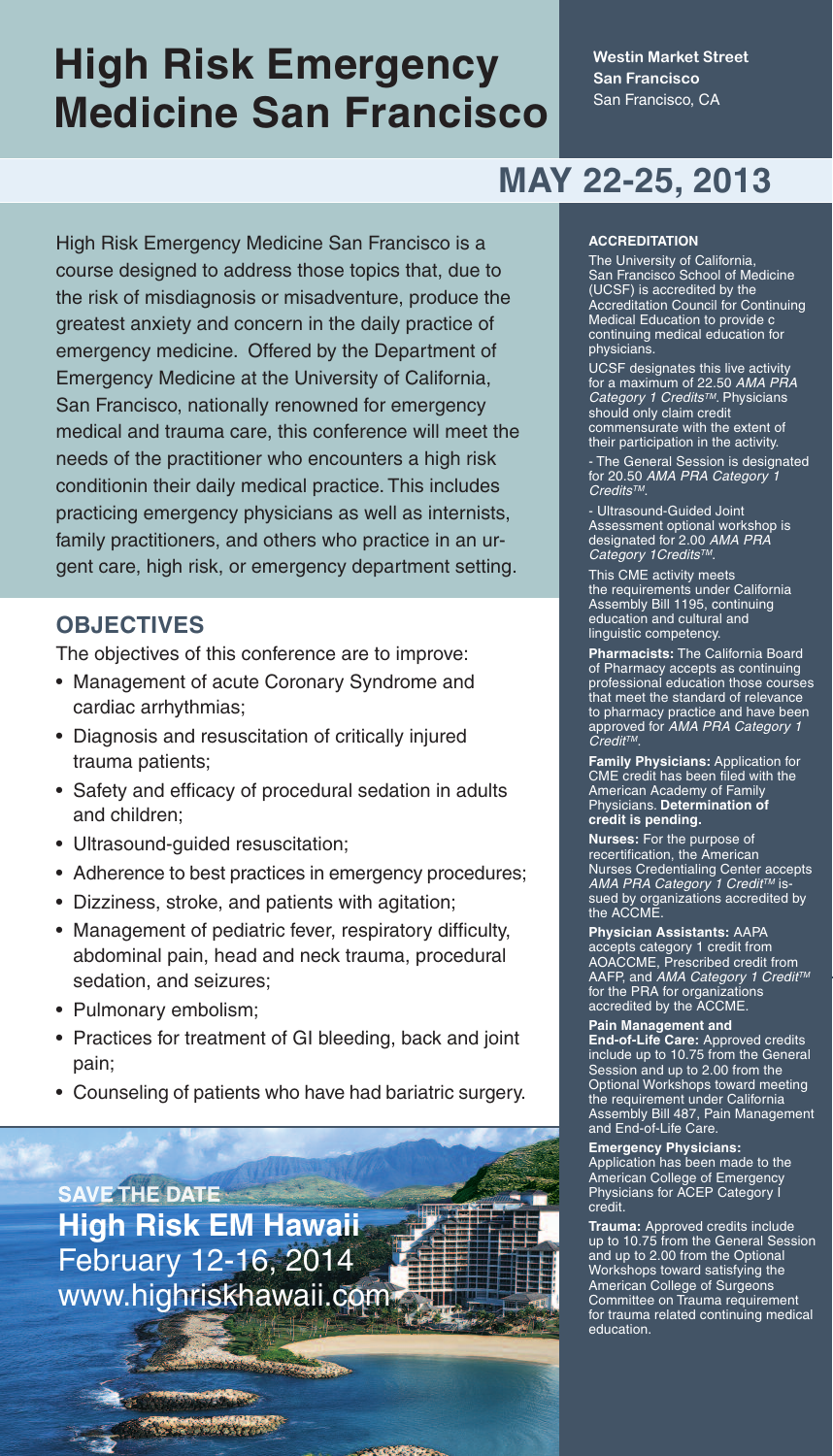# **High Risk Emergency Medicine**

#### **WEDNESDAY, MAY 22, 2013**

| $7:00 \text{ am}$ |           | <b>Registration and Continental Breakfast</b>                                     |                                                                    |
|-------------------|-----------|-----------------------------------------------------------------------------------|--------------------------------------------------------------------|
| 7:15              |           | Welcome                                                                           | Dr. Jeffrey Tabas<br>Dr. Martine Sargent                           |
| 7:30              | <b>PT</b> | <b>Smoke and Fire</b>                                                             | Dr. Craig Smollin                                                  |
| 8:00              | <b>PT</b> | <b>Abdominal Pain in the Bariatric Surgery Patient</b>                            | Dr. Brian Lin                                                      |
| 8:30              |           | <b>AntiDo's and AntiDon'ts</b>                                                    | Dr. Craig Smollin                                                  |
| 9:00              | <b>PT</b> | <b>Ultrasound Guided Volume Assessment</b>                                        | Dr. Starr Knight                                                   |
| 9:30              |           | <b>Break</b>                                                                      |                                                                    |
| 9:45              | <b>PT</b> | <b>Back Pain</b>                                                                  | Dr. Michelle Lin                                                   |
| 10:45             | PT.       | <b>Panel Discussion: Pitfalls in Critically Injured</b><br><b>Trauma Patients</b> | Dr. Robert Rodriguez<br>Dr. Robert Mackersie<br>Dr. David Thompson |
| 11:45             |           | Lunch on your own                                                                 |                                                                    |
| $1:15$ pm         | <b>PT</b> | The Hot Joint                                                                     | Dr. Arun Nagdev                                                    |
| 1:45              | <b>PT</b> | <b>The Acute Scrotum</b>                                                          | Dr. Gary Tamkin                                                    |
| 2:15              | <b>PT</b> | <b>Critical Neurologic Emergencies</b>                                            | Dr. Andrew S. Josephson                                            |
| 3:15              |           | Break                                                                             |                                                                    |
| 3:30              |           | <b>The Dizzy Patient</b>                                                          | Dr. Andrew S. Josephson                                            |
| $4:30$ pm         |           | Adjourn                                                                           |                                                                    |
|                   |           |                                                                                   |                                                                    |

#### **THURSDAY, MAY 23, 2013**

| $7:00$ am          |           | <b>Continental Breakfast</b>                    |                                       |
|--------------------|-----------|-------------------------------------------------|---------------------------------------|
| 7:30               | <b>PT</b> | <b>Pediatric Head and Cervical Spine Trauma</b> | Dr. Judith Klein                      |
| 8:30               |           | <b>Pediatric Seizure</b>                        | Dr. Andrea Marmor                     |
| 9:00               |           | <b>Pediatric Fever</b>                          | Dr. Judith Klein                      |
| 9:30               |           | My Newborn Isn't Breathing Right                | Dr. Andrea Marmor                     |
| 10:15              |           | Break                                           |                                       |
| 10:30              | <b>PT</b> | <b>Pediatric Procedural Sedation Pitfalls</b>   | Dr. Judith Klein                      |
| 11:15              | <b>PT</b> | <b>Challenging Pediatric Cases/Q&amp;A</b>      | Dr. Judith Klein<br>Dr. Andrea Marmor |
| $12:15 \text{ pm}$ |           | Lunch on your own                               |                                       |
| 1:45               | <b>PT</b> | <b>Upper GI Bleeding</b>                        | Dr. Robert Vissers                    |
| 2:15               |           | <b>Syncope</b>                                  | Dr. Amal Mattu                        |
| 3:15               |           | <b>Break</b>                                    |                                       |
| 3:30               | <b>PT</b> | Airway Management of the Critically III Patient | Dr. Robert Vissers                    |
| $4:30$ pm          |           | Adjourn                                         |                                       |

#### **FRIDAY, MAY 24, 2013**

| $7:00$ am          |           | <b>Continental Breakfast</b>       |                     |
|--------------------|-----------|------------------------------------|---------------------|
| 7:30               |           | Subtle Findings of Ischemia on ECG | Dr. Amal Mattu      |
| 8:30               | <b>PT</b> | <b>Avoiding the Failed Airway</b>  | Dr. Robert Vissers  |
| 9:00               |           | Mimics of Ischemia on ECG          | Dr. Amal Mattu      |
| 10:00              |           | <b>Break</b>                       |                     |
| 10:15              |           | <b>Cardiac Arrest</b>              | Dr. Amal Mattu      |
| 10:45              |           | The Rapid ACS Rule Out             | Dr. Jeffrey Tabas   |
| 11:45              |           | <b>The Crashing Asthmatic</b>      | Dr. Amal Mattu      |
| $12:15 \text{ pm}$ |           | Lunch on your own                  |                     |
| 1:45               |           | The Wide QRS                       | Dr. Jeffrey Tabas   |
| 2:15               |           | <b>Psychiatric Clearance</b>       | Dr. Michael Bresler |
| 3:15               |           | <b>Break</b>                       |                     |
| 3:30               | <b>PT</b> | <b>Pulmonary Embolism</b>          | Dr. Jeffrey Tabas   |
| 4:00 pm            |           | Adjourn                            |                     |

**P** Satisfies California requirement for CME in Pain / End of Life Care

**T** Satisfies American College of Surgeon requirements for CME in trauma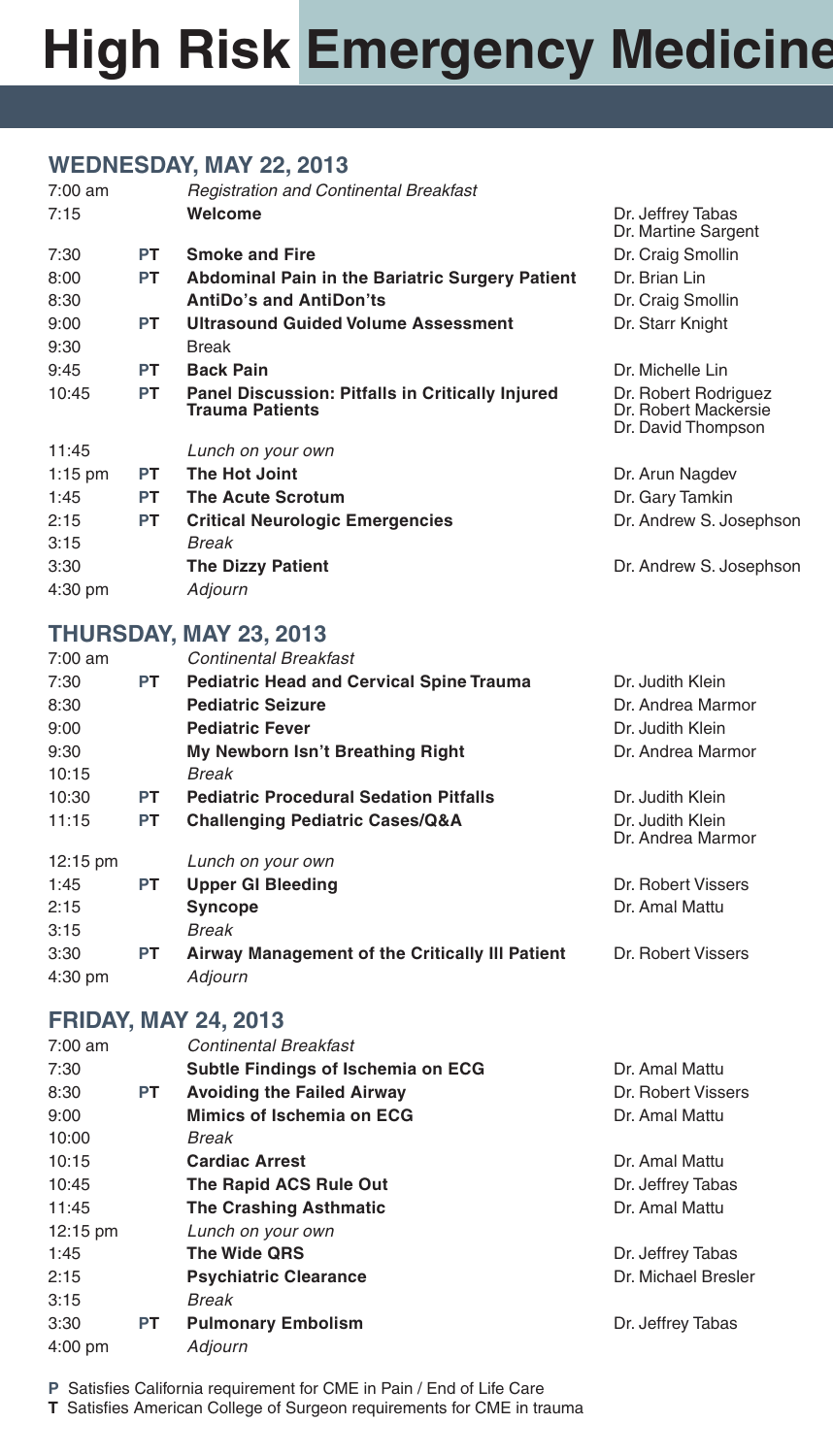**Westin Market Street San Francisco**

### **OPTIONAL ULTRASOUND WORKSHOP**

(**\$60** additional fee, limited registration)

#### **SATURDAY, MAY 25, 2013**

8:30 am *Registration and Coffee* 9:00 **PT Ultrasound-guided Joint Assessment** Dr. Arun Nagdev **and Aspiration** Dr. Martine Sargent

(*Workshop Directors)*

11:00 *Adjourn*

*Never miss another joint tap! Improve your understanding of orthopedic anatomy! This must-learn training will improve your ability to assess all the joints in the body. Impress your patients, colleagues, and the whole emergency department – Don't disappoint, hit the joint.*

- **P** Satisfies California requirement for CME in Pain / End of Life Care
- **T** Satisfies American College of Surgeon requirements for CME in trauma

# s-on workshop

#### **COURSE CHAIRS**

**Jeffrey A.Tabas, MD, FACEP, FAAEM** Professor of Emergency Medicine; Director of Outcomes and Innovations, Office of Continuing Medical Education

#### **Martine Sargent, MD**

Assistant Professor of Emergency Medicine and Director of Ultrasound for San Francisco General Hospital Emergency Department

**COURSE FACULTY**

(All Faculty are from UCSF and San Francisco General Hospital unless otherwise noted.)

#### **Michael Bresler, MD**

Clinical Professor of Surgery, Division of Emergency Medicine, Stanford University, School of Medicine; Director, Mills-Peninsula Hospital Emergency Department, Palo Alto, CA

**S. Andrew Josephson, MD** Associate Professor of Neurology; Vice Chair, Parnassus Programs; Director, Neurohospitalist Program

**Judith Klein, MD** Associate Professor of Emergency Medicine

**Starr Knight, MD** Assistant Professor of Emergency Medicine

**Brian Lin, MD, FAAEM** Assistant Clinical Professor of Emergency Medicine; Physician, Kaiser Permanente, San Francisco Emergency Department

**Michelle Lin, MD, FAAEM** Associate Professor of Emergency Medicine Endowed Chair of Education in Emergency Medicine

> **Robert Mackersie, MD** Professor of Surgery; Director of Trauma Services, San Francisco General Hospital

**Andrea Marmor, MD, MSEd** Associate Professor of Pediatrics

tacu

**Amal Mattu, MD** Professor of Surgery, Division of Emergency Medicine; Co-Director, Emergency Medicine/Internal Medicine Combined Residency Program, University of Maryland School of Medicine, Baltimore, MD

**Arun Nagdev, MD** Assistant Professor of Emergency Medicine; Director of Emergency Ultrasound, Alameda County Medical Center, Oakland, CA

**Robert Rodriquez, MD** Professor of Emergency Medicine

**Craig Smollin, MD** Assistant Professor of Emergency Medicine, Co-Director, San Francisco Poison Control Center, Toxicology Fellowship Director

**Gary W. Tamkin, MD, FACEP** Assistant Professor of Medicine; Vice President, Provider Development, Valley Emergency Physicians, Walnut Creek, CA

**David O. Thompson, MD, MPH** Assistant Professor of Emergency Medicine

**Robert Vissers, MD** Adjunct Associate Professor, Oregon Health Sciences University; Director, Emergency Department, Legacy Emanuel Hospital, Portland, OR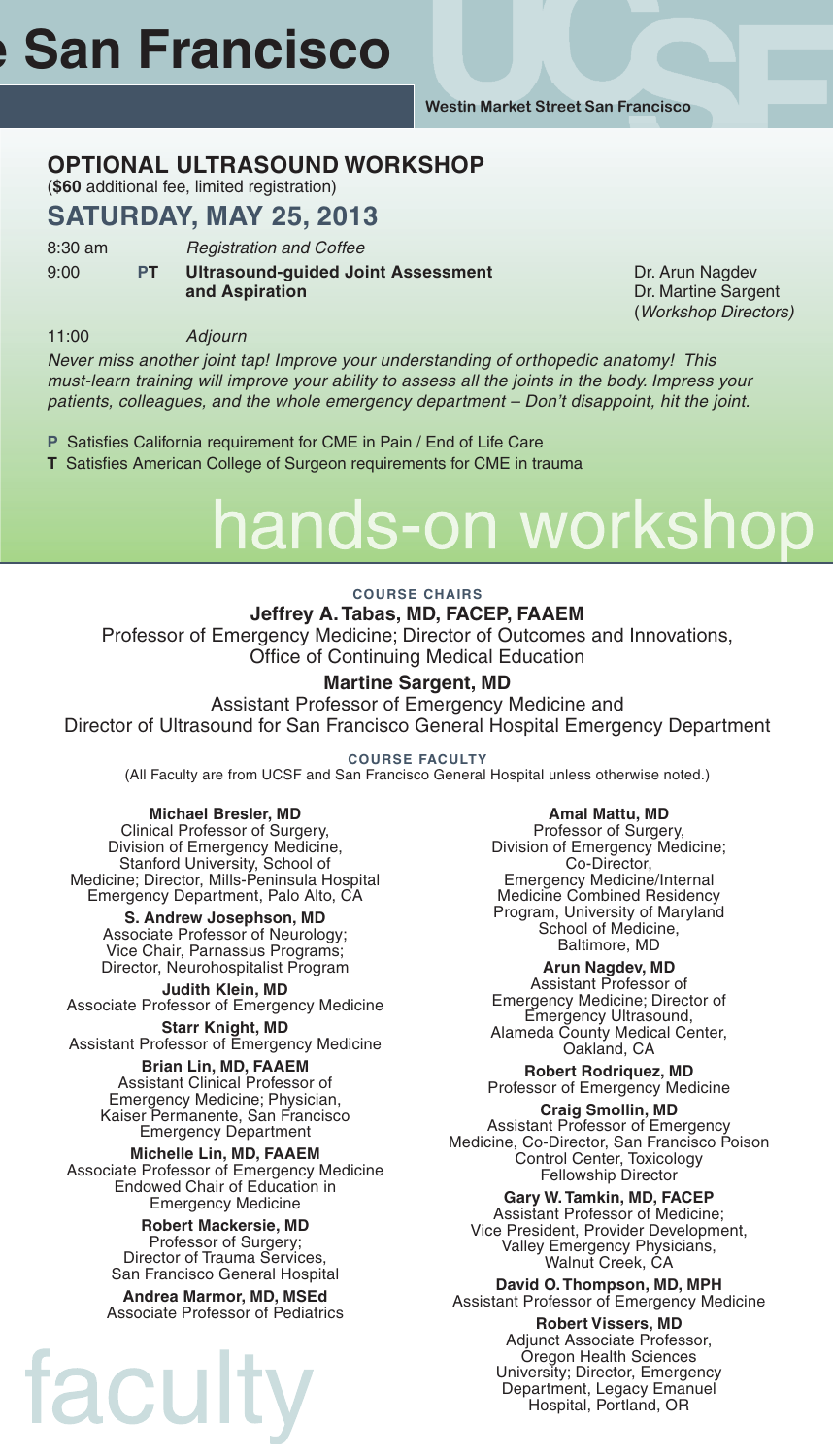| <b>SAN FRANCISCO</b><br><b>HIGH RISK EMERGENCY MEDICINE SAN FRANCISCO</b><br>May 22-25, 2013<br>Westin Market Street San Francisco, California<br>www.highriskem.com                                                                                                                                                                                                                      |                                                                                                                       | <b>MEM13002</b>   |
|-------------------------------------------------------------------------------------------------------------------------------------------------------------------------------------------------------------------------------------------------------------------------------------------------------------------------------------------------------------------------------------------|-----------------------------------------------------------------------------------------------------------------------|-------------------|
| Mail to: UCSF Office of CME<br>P.O. Box 45368<br>San Francisco, CA 94145-0368<br>Fax:<br>(415) 502-1795<br>$\Box$ Dr. $\Box$ Mr. $\Box$ Mrs. $\Box$ Ms.                                                                                                                                                                                                                                   | Register Online: www.highriskem.com<br>Registration Information: (415) 476-5808<br>Course Information: (415) 476-4251 |                   |
| Last Name                                                                                                                                                                                                                                                                                                                                                                                 | First                                                                                                                 | M.I.              |
| Degree                                                                                                                                                                                                                                                                                                                                                                                    | Specialty                                                                                                             |                   |
| <b>Address</b>                                                                                                                                                                                                                                                                                                                                                                            |                                                                                                                       |                   |
| City                                                                                                                                                                                                                                                                                                                                                                                      | <b>State</b>                                                                                                          | Zip               |
| Daytime Phone                                                                                                                                                                                                                                                                                                                                                                             | Fax                                                                                                                   |                   |
| Date of birth to be used as OCME registrant number: $\_\_\_\_\_\_\_\_\_\_\_\_\_\_$<br>Please indicate if you have any special needs: _________________<br><b>REGISTRATION FEES</b> (Receipt/Confirmation will be mailed within two to four weeks):<br>Fees include downloadable electronic syllabus and daily continental breakfast.<br><b>HIGH RISK EMERGENCY MEDICINE SAN FRANCISCO</b> | Month<br>Day                                                                                                          |                   |
| <b>GENERAL SESSION:</b><br>Wednesday - Friday, May 22-24, 2013<br>BEFORE March 1, 2013:<br>$\square$ \$655 Physicians<br>□ \$455 Allied Health Professionals/Interns/Fellows/Med Students<br>AFTER March 1, 2013:<br>$\Box$ \$685 Physicians<br>□ \$485 Allied Health Professionals/Interns/Fellows/Med Students<br>$\square$ \$50<br>Printed Syllabus (optional)                         |                                                                                                                       | skem.com<br>ighri |
| <b>OPTIONAL ULTRASOUND WORKSHOP:</b><br>Saturday, May 25, 2013<br>$\square$ \$60<br>A: Ultrasound-guided Joint Assessment - 9:00am                                                                                                                                                                                                                                                        |                                                                                                                       |                   |
| Make checks payable to UC Regents                                                                                                                                                                                                                                                                                                                                                         |                                                                                                                       |                   |
| Please charge my credit card: $\Box$ Visa $\Box$ MasterCard $\Box$ AmEx $\$\_$                                                                                                                                                                                                                                                                                                            |                                                                                                                       |                   |
| Card #                                                                                                                                                                                                                                                                                                                                                                                    | <b>Expiration date</b>                                                                                                |                   |
| Name on Card (Please Print)                                                                                                                                                                                                                                                                                                                                                               | Authorized Signature                                                                                                  |                   |
| Refund Policy: Cancellations received in writing before the first day of the course will be refunded,<br>less a \$75 administrative fee. No refunds will be made on cancellations received after that date.                                                                                                                                                                               |                                                                                                                       |                   |

Please check our website for up to date information on the course at **www.cme.ucsf.edu**

m